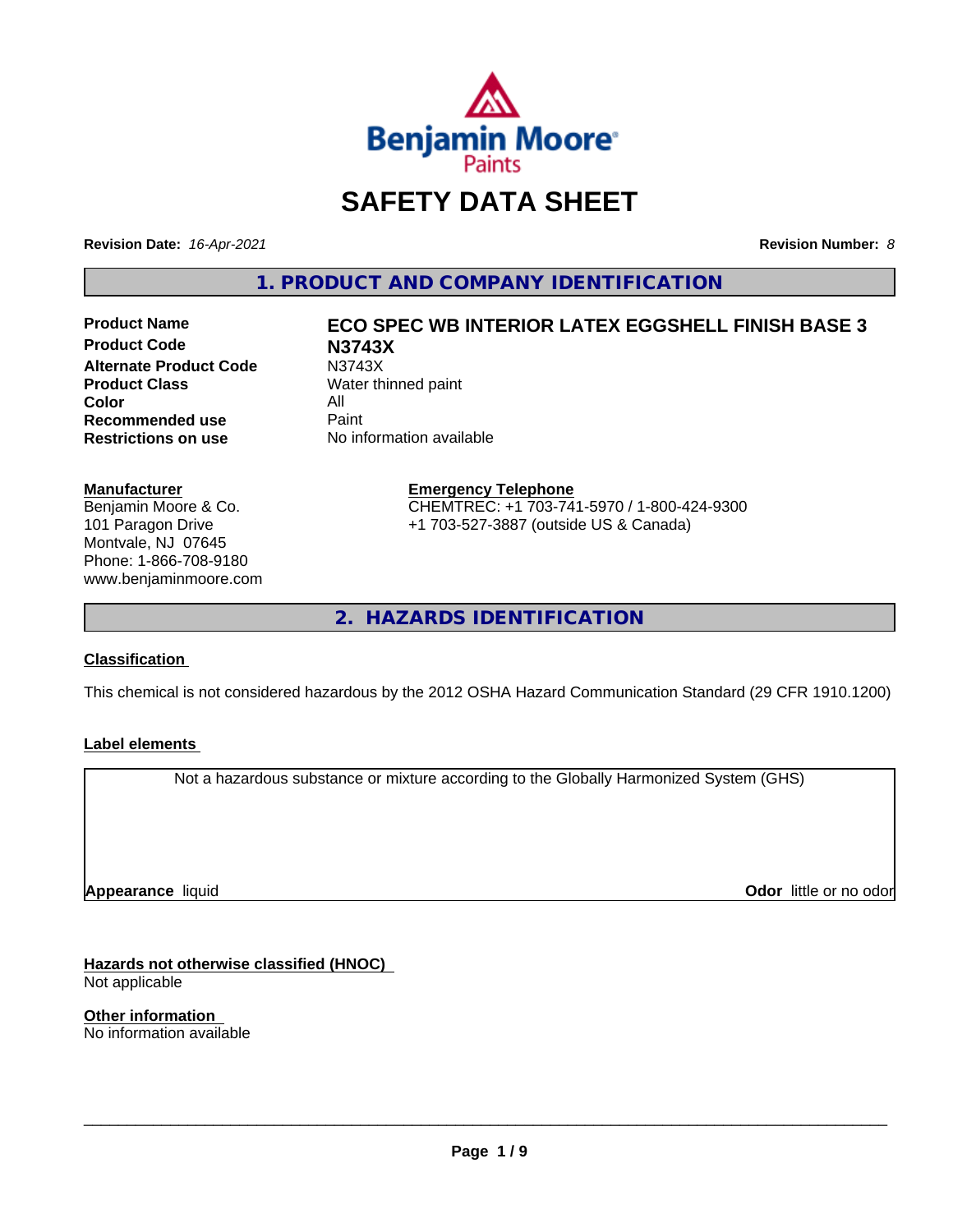**WARNING:** This product contains isothiazolinone compounds at levels of <0.1%. These substances are biocides commonly found in most paints and a variety of personal care products as a preservative. Certain individuals may be sensitive or allergic to these substances, even at low levels.

# **3. COMPOSITION INFORMATION ON COMPONENTS**

| <b>Chemical name</b>            | <b>CAS No.</b> | Weight-%             |
|---------------------------------|----------------|----------------------|
| Nepheline svenite               | 37244-96-5     | 10<br>$\overline{4}$ |
| Titanium dioxide                | 13463-67-7     |                      |
| Sodium C14-C16 olefin sulfonate | 68439-57-6     | - U.5<br>υ.          |

|                                                  | 4. FIRST AID MEASURES                                                                                    |
|--------------------------------------------------|----------------------------------------------------------------------------------------------------------|
| <b>General Advice</b>                            | No hazards which require special first aid measures.                                                     |
| <b>Eye Contact</b>                               | Rinse thoroughly with plenty of water for at least 15 minutes and consult a<br>physician.                |
| <b>Skin Contact</b>                              | Wash off immediately with soap and plenty of water while removing all<br>contaminated clothes and shoes. |
| <b>Inhalation</b>                                | Move to fresh air. If symptoms persist, call a physician.                                                |
| Ingestion                                        | Clean mouth with water and afterwards drink plenty of water. Consult a physician<br>if necessary.        |
| <b>Most Important</b><br><b>Symptoms/Effects</b> | None known.                                                                                              |
| <b>Notes To Physician</b>                        | Treat symptomatically.                                                                                   |
|                                                  |                                                                                                          |

**5. FIRE-FIGHTING MEASURES**

| <b>Suitable Extinguishing Media</b>                                              | Use extinguishing measures that are appropriate to local<br>circumstances and the surrounding environment.                                   |
|----------------------------------------------------------------------------------|----------------------------------------------------------------------------------------------------------------------------------------------|
| Protective equipment and precautions for firefighters                            | As in any fire, wear self-contained breathing apparatus<br>pressure-demand, MSHA/NIOSH (approved or equivalent)<br>and full protective gear. |
| <b>Specific Hazards Arising From The Chemical</b>                                | Closed containers may rupture if exposed to fire or<br>extreme heat.                                                                         |
| Sensitivity to mechanical impact                                                 | No                                                                                                                                           |
| Sensitivity to static discharge                                                  | No.                                                                                                                                          |
| <b>Flash Point Data</b><br>Flash point (°F)<br>Flash Point (°C)<br><b>Method</b> | Not applicable<br>Not applicable<br>Not applicable                                                                                           |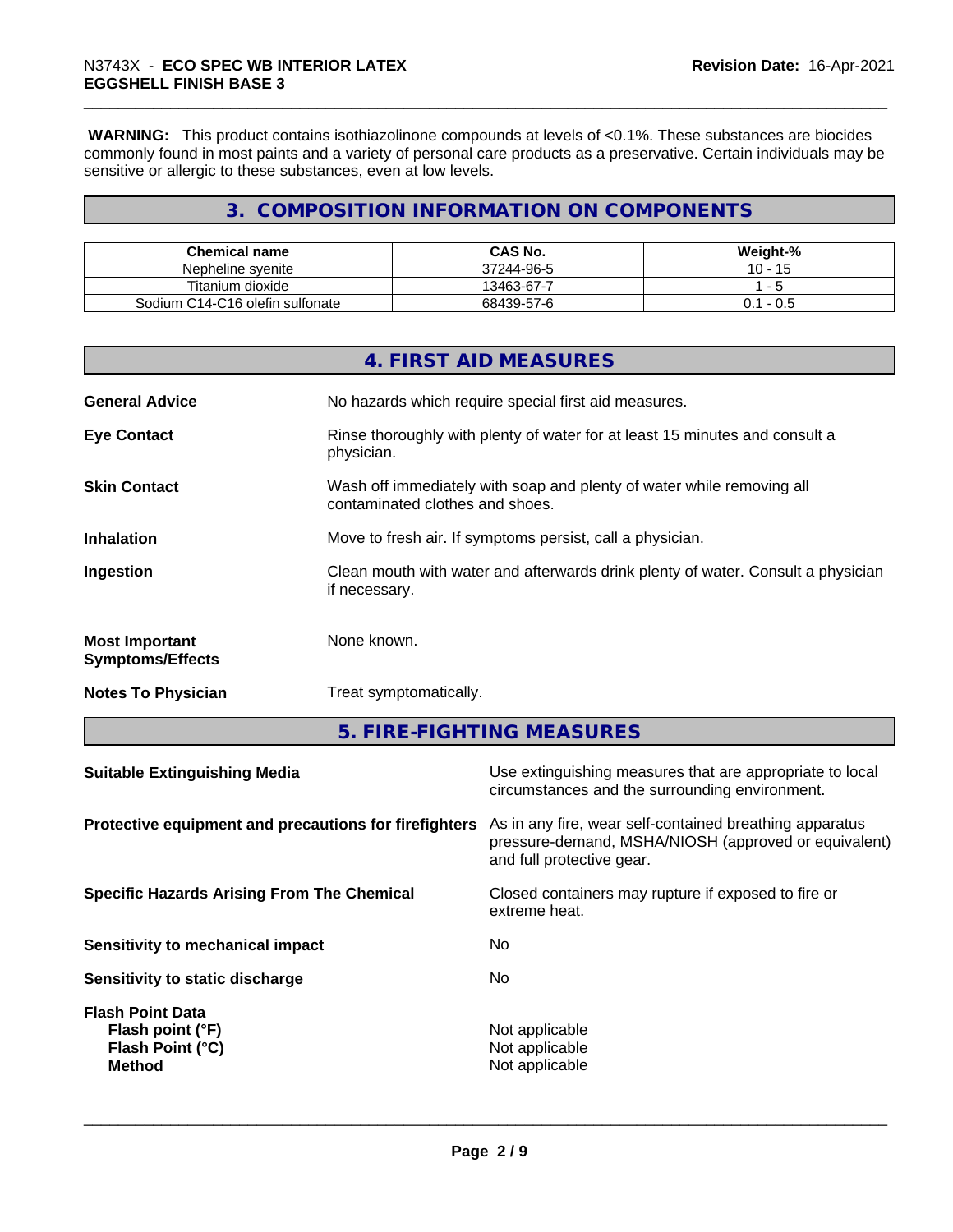#### **Flammability Limits In Air**

**Lower flammability limit:** Not applicable **Upper flammability limit:** Not applicable

**NFPA Health:** 1 **Flammability:** 0 **Instability:** 0 **Special:** Not Applicable

#### **NFPA Legend**

- 0 Not Hazardous
- 1 Slightly
- 2 Moderate
- 3 High
- 4 Severe

*The ratings assigned are only suggested ratings, the contractor/employer has ultimate responsibilities for NFPA ratings where this system is used.*

*Additional information regarding the NFPA rating system is available from the National Fire Protection Agency (NFPA) at www.nfpa.org.*

# **6. ACCIDENTAL RELEASE MEASURES**

| <b>Personal Precautions</b>      | Avoid contact with skin, eyes and clothing. Ensure adequate ventilation.                                                                                                         |
|----------------------------------|----------------------------------------------------------------------------------------------------------------------------------------------------------------------------------|
| <b>Other Information</b>         | Prevent further leakage or spillage if safe to do so.                                                                                                                            |
| <b>Environmental precautions</b> | See Section 12 for additional Ecological Information.                                                                                                                            |
| <b>Methods for Cleaning Up</b>   | Soak up with inert absorbent material. Sweep up and shovel into suitable<br>containers for disposal.                                                                             |
|                                  | 7. HANDLING AND STORAGE                                                                                                                                                          |
| Handling                         | Avoid contact with skin, eyes and clothing. Avoid breathing vapors, spray mists or<br>sanding dust. In case of insufficient ventilation, wear suitable respiratory<br>equipment. |
| <b>Storage</b>                   | Keep container tightly closed. Keep out of the reach of children.                                                                                                                |
| <b>Incompatible Materials</b>    | No information available                                                                                                                                                         |
|                                  |                                                                                                                                                                                  |

**8. EXPOSURE CONTROLS/PERSONAL PROTECTION**

#### **Exposure Limits**

| Chemic<br>name<br>.  | <b>ACGIH <sup>-</sup></b><br>.          | <b>DEI</b><br>n<br>--<br>-- |
|----------------------|-----------------------------------------|-----------------------------|
| l itanium<br>dioxide | TWA.<br>ma/m<br>$\cdot$ in m<br>$\cdot$ | ma/m∘<br><i>UN ¤</i><br>~   |

#### **Legend**

ACGIH - American Conference of Governmental Industrial Hygienists Exposure Limits OSHA - Occupational Safety & Health Administration Exposure Limits N/E - Not Established

**Engineering Measures** Ensure adequate ventilation, especially in confined areas.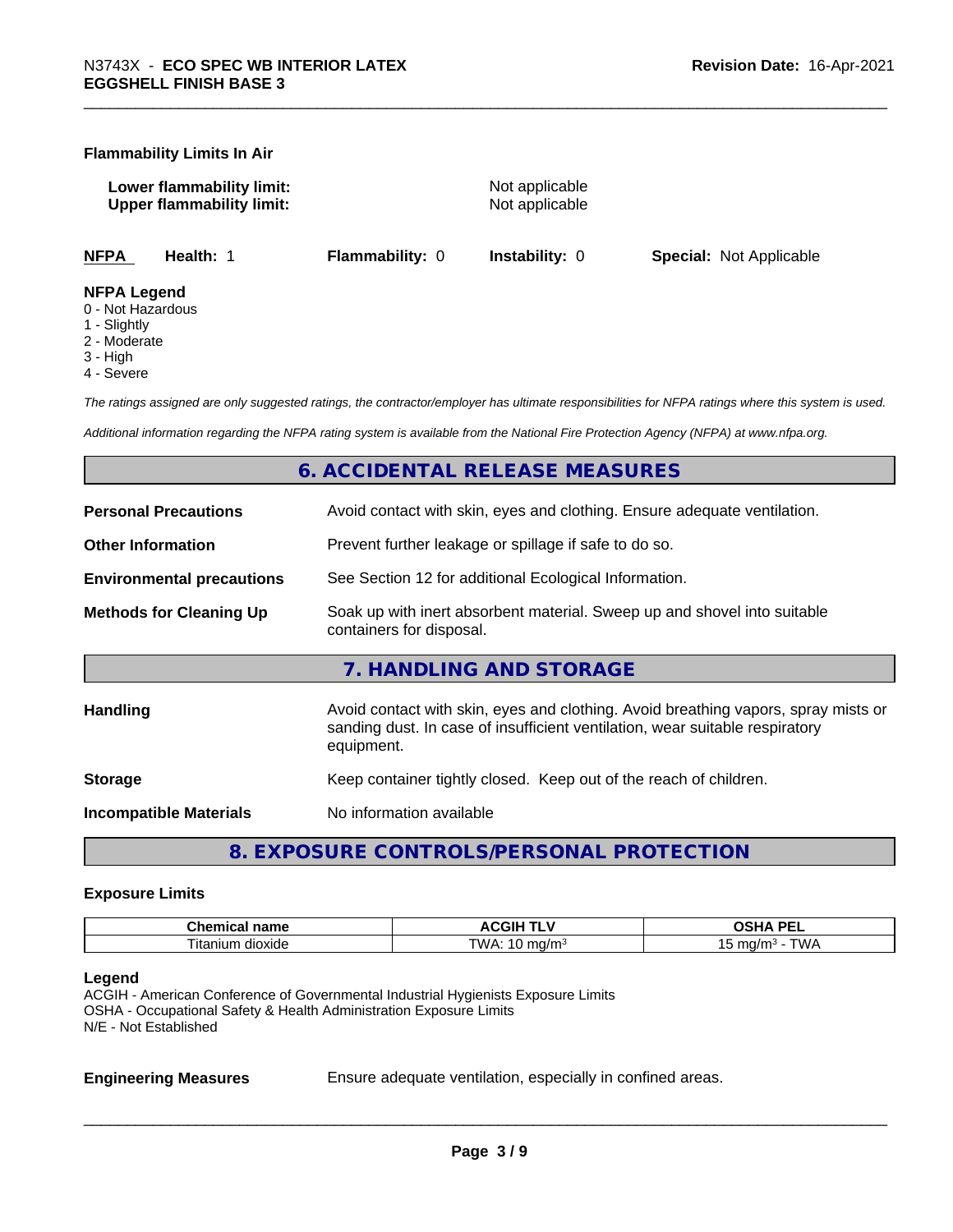| <b>Personal Protective Equipment</b> |                                                                                                                                     |
|--------------------------------------|-------------------------------------------------------------------------------------------------------------------------------------|
| <b>Eye/Face Protection</b>           | Safety glasses with side-shields.                                                                                                   |
| <b>Skin Protection</b>               | Protective gloves and impervious clothing.                                                                                          |
| <b>Respiratory Protection</b>        | In case of insufficient ventilation wear suitable respiratory equipment.                                                            |
| <b>Hygiene Measures</b>              | Avoid contact with skin, eyes and clothing. Remove and wash contaminated<br>clothing before re-use. Wash thoroughly after handling. |

# **9. PHYSICAL AND CHEMICAL PROPERTIES**

**Appearance** liquid **Odor** little or no odor **Odor Threshold** No information available **Density (lbs/gal)** 9.5 - 9.9 **Specific Gravity** 1.13 - 1.19 **pH pH**  $\blacksquare$ **Viscosity (cps)** No information available<br> **Solubility(ies)** No information available<br>
No information available **Solubility(ies)**<br> **No information available**<br> **Water solubility**<br> **Water solubility Evaporation Rate No information available No information available Vapor pressure** No information available **No information** available **Vapor density**<br> **Vapor density**<br> **With % Solids**<br>
With % Solids
2019 Wt. % Solids **Vol. % Solids** 30 - 40 **Wt. % Volatiles** 50 - 60 **Vol. % Volatiles** 60 - 70 **VOC Regulatory Limit (g/L)** 0 **Boiling Point (°F)** 212 **Boiling Point (°C)** 100 **Freezing point (°F)** 32 **Freezing Point (°C)** 0 **Flash point (°F)**<br> **Flash Point (°C)**<br> **Flash Point (°C)**<br> **C Flash Point (°C) Method** Not applicable Not applicable **Flammability (solid, gas)**<br> **Upper flammability limit:**<br>
Upper flammability limit:<br>  $\begin{array}{ccc}\n\bullet & \bullet & \bullet \\
\bullet & \bullet & \bullet\n\end{array}$  Not applicable **Upper flammability limit: Lower flammability limit:** Not applicable **Autoignition Temperature (°F)** No information available **Autoignition Temperature (°C)** No information available **Decomposition Temperature (°F)** No information available<br> **Decomposition Temperature (°C)** No information available **Decomposition Temperature (°C)**<br>Partition coefficient

**No information available No information available** 

# **10. STABILITY AND REACTIVITY**

| Reactivity          | Not Applicable                  |
|---------------------|---------------------------------|
| Chemical Stability  | Stable under normal conditions. |
| Conditions to avoid | Prevent from freezing.          |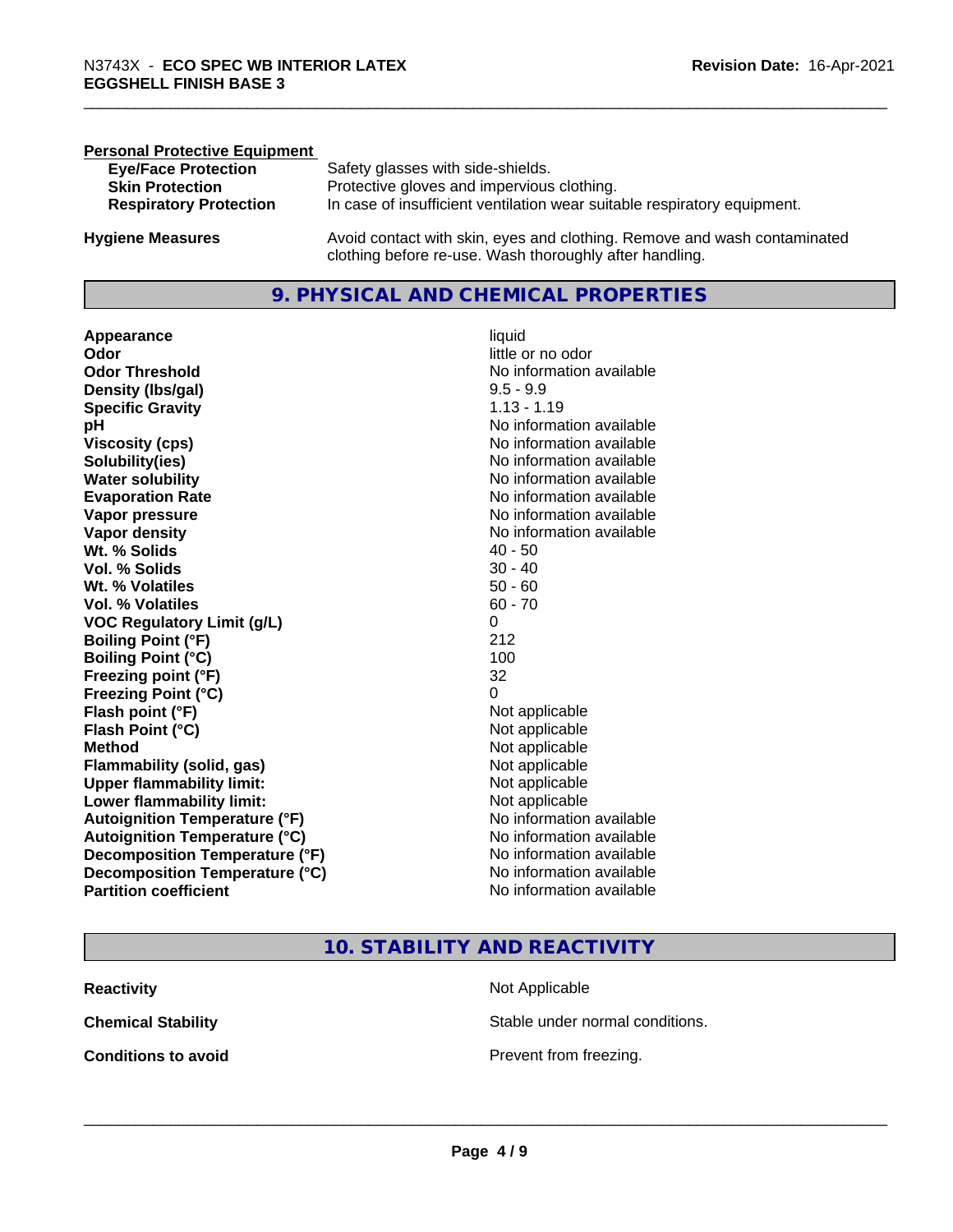| <b>Incompatible Materials</b>                                                                                                                                                                                                                                                                                                                                                  | No materials to be especially mentioned.                                                                                                                                                                                                                                                                                                                                                                                                                                                                                                                                         |
|--------------------------------------------------------------------------------------------------------------------------------------------------------------------------------------------------------------------------------------------------------------------------------------------------------------------------------------------------------------------------------|----------------------------------------------------------------------------------------------------------------------------------------------------------------------------------------------------------------------------------------------------------------------------------------------------------------------------------------------------------------------------------------------------------------------------------------------------------------------------------------------------------------------------------------------------------------------------------|
| <b>Hazardous Decomposition Products</b>                                                                                                                                                                                                                                                                                                                                        | None under normal use.                                                                                                                                                                                                                                                                                                                                                                                                                                                                                                                                                           |
| Possibility of hazardous reactions                                                                                                                                                                                                                                                                                                                                             | None under normal conditions of use.                                                                                                                                                                                                                                                                                                                                                                                                                                                                                                                                             |
|                                                                                                                                                                                                                                                                                                                                                                                | 11. TOXICOLOGICAL INFORMATION                                                                                                                                                                                                                                                                                                                                                                                                                                                                                                                                                    |
| <b>Product Information</b>                                                                                                                                                                                                                                                                                                                                                     |                                                                                                                                                                                                                                                                                                                                                                                                                                                                                                                                                                                  |
| Information on likely routes of exposure                                                                                                                                                                                                                                                                                                                                       |                                                                                                                                                                                                                                                                                                                                                                                                                                                                                                                                                                                  |
| <b>Principal Routes of Exposure</b>                                                                                                                                                                                                                                                                                                                                            | Eye contact, skin contact and inhalation.                                                                                                                                                                                                                                                                                                                                                                                                                                                                                                                                        |
| <b>Acute Toxicity</b>                                                                                                                                                                                                                                                                                                                                                          |                                                                                                                                                                                                                                                                                                                                                                                                                                                                                                                                                                                  |
| <b>Product Information</b>                                                                                                                                                                                                                                                                                                                                                     | No information available                                                                                                                                                                                                                                                                                                                                                                                                                                                                                                                                                         |
|                                                                                                                                                                                                                                                                                                                                                                                | Symptoms related to the physical, chemical and toxicological characteristics                                                                                                                                                                                                                                                                                                                                                                                                                                                                                                     |
| <b>Symptoms</b>                                                                                                                                                                                                                                                                                                                                                                | No information available                                                                                                                                                                                                                                                                                                                                                                                                                                                                                                                                                         |
|                                                                                                                                                                                                                                                                                                                                                                                | Delayed and immediate effects as well as chronic effects from short and long-term exposure                                                                                                                                                                                                                                                                                                                                                                                                                                                                                       |
| Eye contact<br><b>Skin contact</b><br><b>Inhalation</b><br>Ingestion<br><b>Sensitization</b><br><b>Neurological Effects</b><br><b>Mutagenic Effects</b><br><b>Reproductive Effects</b><br><b>Developmental Effects</b><br><b>Target organ effects</b><br><b>STOT - single exposure</b><br><b>STOT - repeated exposure</b><br>Other adverse effects<br><b>Aspiration Hazard</b> | May cause slight irritation.<br>Substance may cause slight skin irritation. Prolonged or repeated contact may dry<br>skin and cause irritation.<br>May cause irritation of respiratory tract.<br>Ingestion may cause gastrointestinal irritation, nausea, vomiting and diarrhea.<br>No information available<br>No information available.<br>No information available.<br>No information available.<br>No information available.<br>No information available.<br>No information available.<br>No information available.<br>No information available.<br>No information available |
| <b>Numerical measures of toxicity</b>                                                                                                                                                                                                                                                                                                                                          |                                                                                                                                                                                                                                                                                                                                                                                                                                                                                                                                                                                  |
|                                                                                                                                                                                                                                                                                                                                                                                |                                                                                                                                                                                                                                                                                                                                                                                                                                                                                                                                                                                  |

**The following values are calculated based on chapter 3.1 of the GHS document**

**ATEmix (oral)** 296074 mg/kg

# **Component Information**

| Chemical name                                 | Oral LD50            | Dermal LD50          | Inhalation LC50 |
|-----------------------------------------------|----------------------|----------------------|-----------------|
| Titanium dioxide<br>13463-67-7                | > 10000 mg/kg (Rat)  |                      |                 |
| Sodium C14-C16 olefin sulfonate<br>68439-57-6 | $= 2220$ mg/kg (Rat) | > 740 mg/kg (Rabbit) |                 |

# **Chronic Toxicity**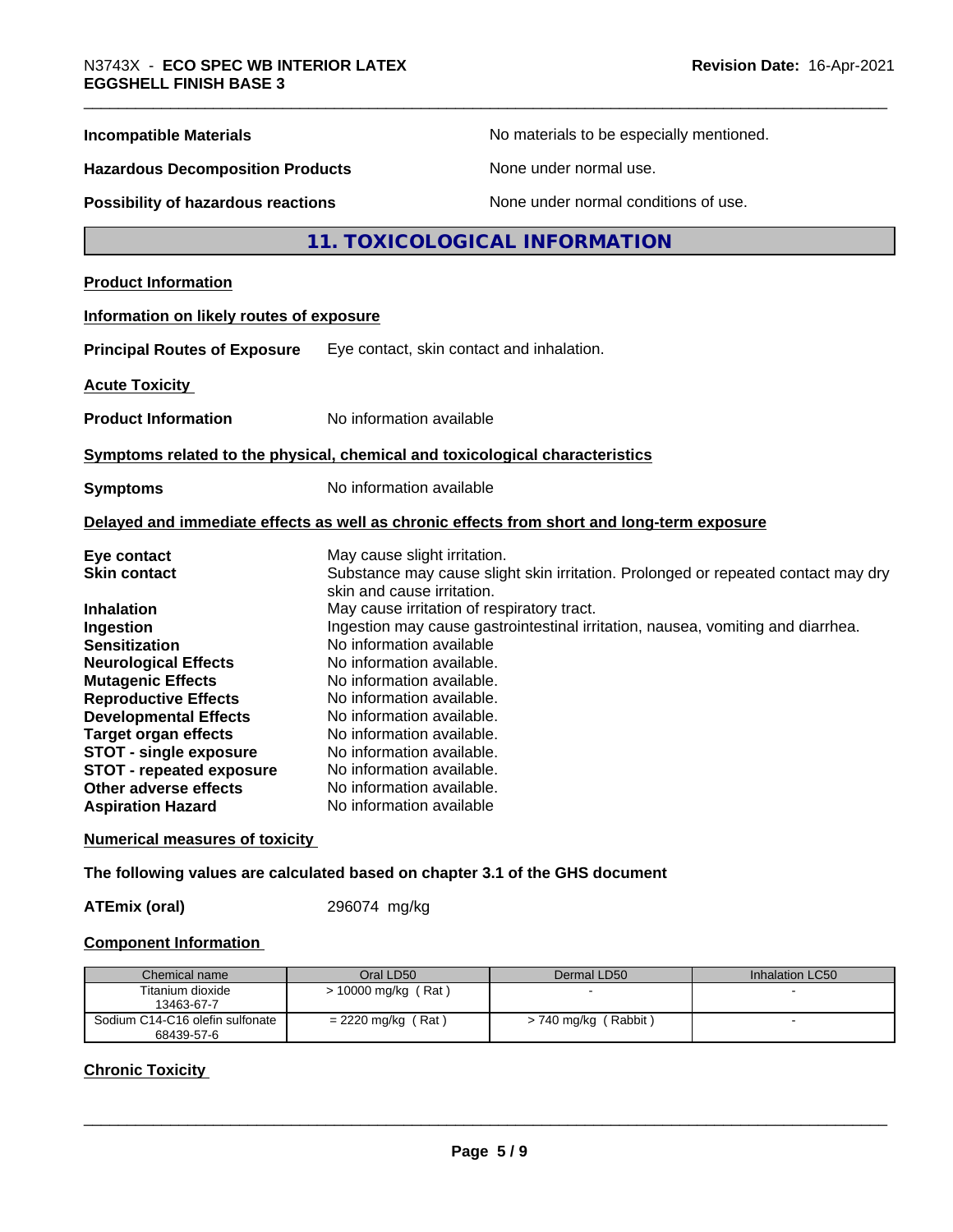#### **Carcinogenicity**

*The information below indicateswhether each agency has listed any ingredient as a carcinogen:.*

| <b>Chemical</b><br>name              | <b>IARC</b>                    | <b>NTP</b> | <b>OCUA</b><br>∪ורט |
|--------------------------------------|--------------------------------|------------|---------------------|
|                                      | . .<br>2B<br>Human<br>Possible |            | ∟isted<br>.         |
| .<br><br>, dioxide<br><b>itanium</b> | Carcinoɑen                     |            |                     |

• Although IARC has classified titanium dioxide as possibly carcinogenic to humans (2B), their summary concludes: "No significant exposure to titanium dioxide is thought to occur during the use of products in which titanium dioxide is bound to other materials, such as paint."

#### **Legend**

IARC - International Agency for Research on Cancer NTP - National Toxicity Program OSHA - Occupational Safety & Health Administration

**12. ECOLOGICAL INFORMATION**

# **Ecotoxicity Effects**

The environmental impact of this product has not been fully investigated.

#### **Product Information**

# **Acute Toxicity to Fish**

No information available

#### **Acute Toxicity to Aquatic Invertebrates**

No information available

#### **Acute Toxicity to Aquatic Plants**

No information available

#### **Persistence / Degradability**

No information available.

#### **Bioaccumulation**

No information available.

#### **Mobility in Environmental Media**

No information available.

#### **Ozone**

No information available

#### **Component Information**

#### **Acute Toxicity to Fish**

Titanium dioxide  $LC50:$  > 1000 mg/L (Fathead Minnow - 96 hr.)

#### **Acute Toxicity to Aquatic Invertebrates**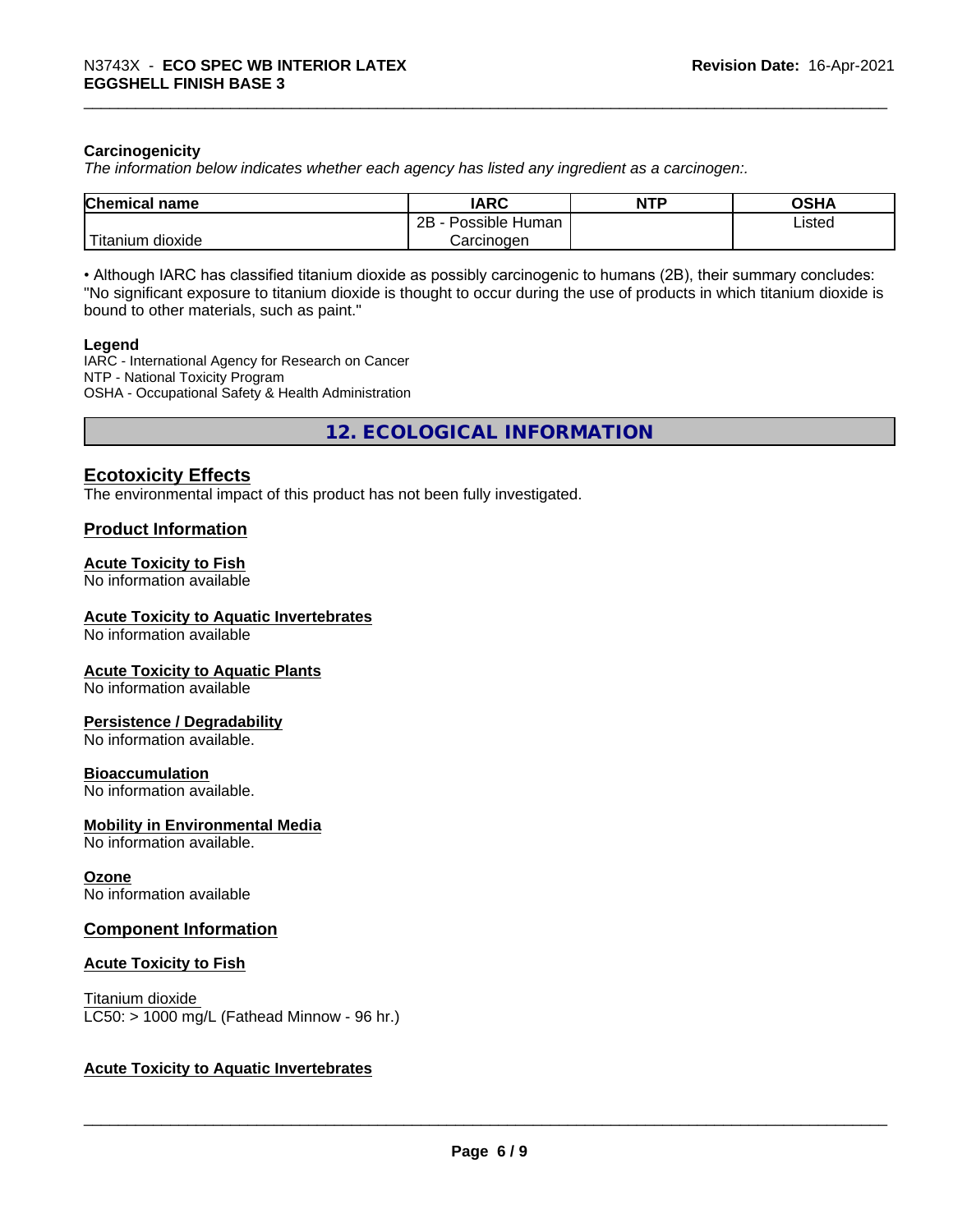No information available

#### **Acute Toxicity to Aquatic Plants**

No information available

|                              | 13. DISPOSAL CONSIDERATIONS                                                                                                                                                                                               |
|------------------------------|---------------------------------------------------------------------------------------------------------------------------------------------------------------------------------------------------------------------------|
| <b>Waste Disposal Method</b> | Dispose of in accordance with federal, state, and local regulations. Local<br>requirements may vary, consult your sanitation department or state-designated<br>environmental protection agency for more disposal options. |
|                              | 14. TRANSPORT INFORMATION                                                                                                                                                                                                 |
| <b>DOT</b>                   | Not regulated                                                                                                                                                                                                             |
| <b>ICAO/IATA</b>             | Not regulated                                                                                                                                                                                                             |
| <b>IMDG / IMO</b>            | Not regulated                                                                                                                                                                                                             |
|                              | <b>15. REGULATORY INFORMATION</b>                                                                                                                                                                                         |

# **International Inventories**

| <b>TSCA: United States</b> | Yes - All components are listed or exempt. |
|----------------------------|--------------------------------------------|
| <b>DSL: Canada</b>         | Yes - All components are listed or exempt. |

# **Federal Regulations**

| SARA 311/312 hazardous categorization |  |
|---------------------------------------|--|
|---------------------------------------|--|

| Acute health hazard               | Nο |
|-----------------------------------|----|
| Chronic Health Hazard             | Nο |
| Fire hazard                       | N٥ |
| Sudden release of pressure hazard | Nο |
| Reactive Hazard                   | N٥ |

#### **SARA 313**

Section 313 of Title III of the Superfund Amendments and Reauthorization Act of 1986 (SARA). This product contains a chemical or chemicals which are subject to the reporting requirements of the Act and Title 40 of the Code of Federal Regulations, Part 372:

*None*

**Clean Air Act,Section 112 Hazardous Air Pollutants (HAPs) (see 40 CFR 61)** This product contains the following HAPs:

*None*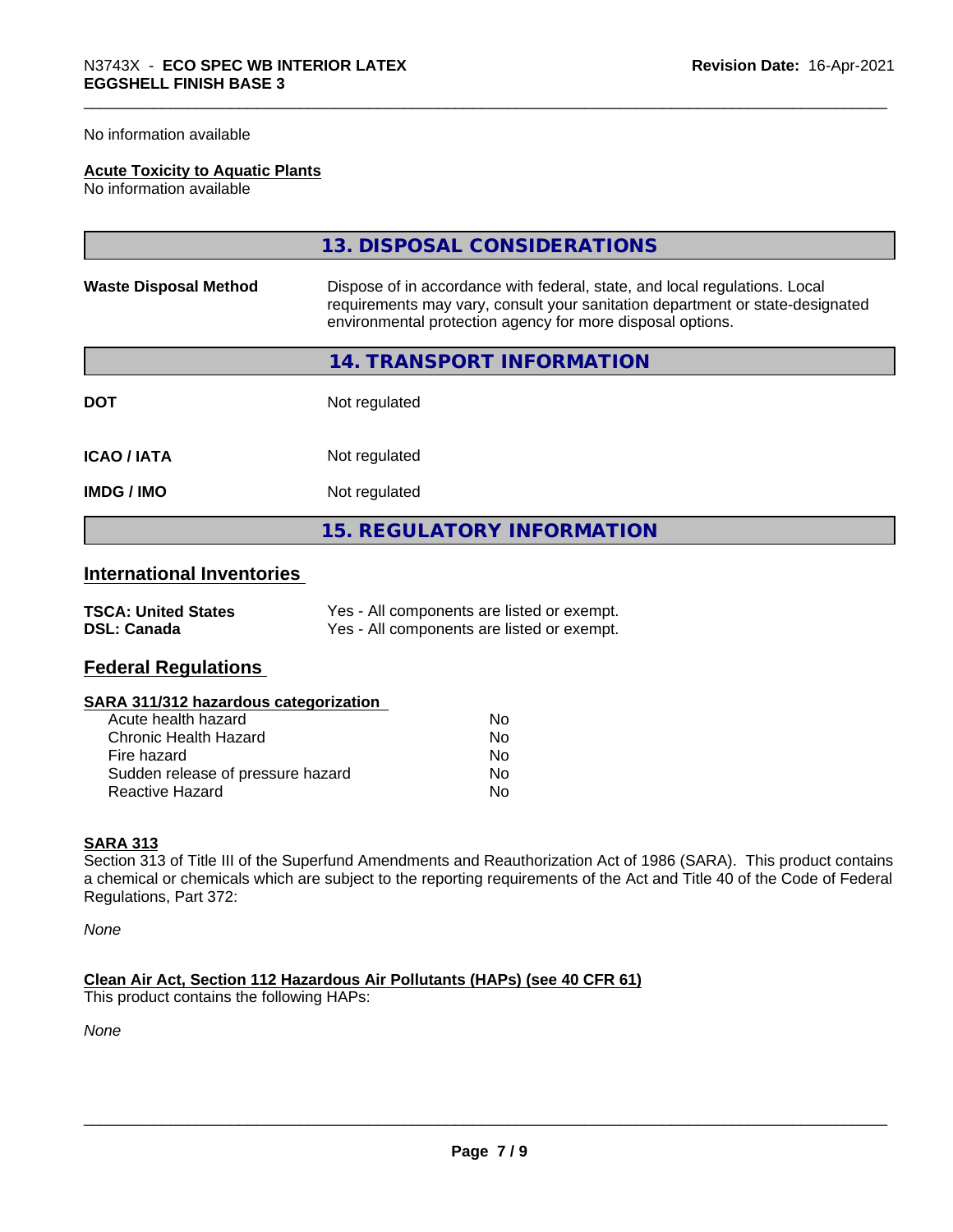# **US State Regulations**

#### **California Proposition 65**

**AVIMARNING:** Cancer and Reproductive Harm– www.P65warnings.ca.gov

#### **State Right-to-Know**

| Chemical                 | ма      | <i><u>Inrenu</u></i> | vlvania |
|--------------------------|---------|----------------------|---------|
| <b>nome</b>              | в втори | ימוח                 |         |
| name                     | nuscus  | <b>Jerse</b>         |         |
| --<br>dioxide<br>itaniun |         |                      |         |

#### **Legend**

X - Listed

| <b>16. OTHER INFORMATION</b>            |           |                        |                      |          |  |  |
|-----------------------------------------|-----------|------------------------|----------------------|----------|--|--|
| HMIS -                                  | Health: 1 | <b>Flammability: 0</b> | <b>Reactivity: 0</b> | $PPE: -$ |  |  |
| <b>HMIS Legend</b>                      |           |                        |                      |          |  |  |
| 0 - Minimal Hazard<br>1 - Slight Hazard |           |                        |                      |          |  |  |
| 2 - Moderate Hazard                     |           |                        |                      |          |  |  |
| 3 - Serious Hazard                      |           |                        |                      |          |  |  |
| 4 - Severe Hazard                       |           |                        |                      |          |  |  |
| * - Chronic Hazard                      |           |                        |                      |          |  |  |

X - Consult your supervisor or S.O.P. for "Special" handling instructions.

*Note: The PPE rating has intentionally been left blank. Choose appropriate PPE that will protect employees from the hazards the material will present under the actual normal conditions of use.*

*Caution: HMISÒ ratings are based on a 0-4 rating scale, with 0 representing minimal hazards or risks, and 4 representing significant hazards or risks. Although HMISÒ ratings are not required on MSDSs under 29 CFR 1910.1200, the preparer, has chosen to provide them. HMISÒ ratings are to be used only in conjunction with a fully implemented HMISÒ program by workers who have received appropriate HMISÒ training. HMISÒ is a registered trade and service mark of the NPCA. HMISÒ materials may be purchased exclusively from J. J. Keller (800) 327-6868.*

 **WARNING!** If you scrape, sand, or remove old paint, you may release lead dust. LEAD IS TOXIC. EXPOSURE TO LEAD DUST CAN CAUSE SERIOUS ILLNESS, SUCH AS BRAIN DAMAGE, ESPECIALLY IN CHILDREN. PREGNANT WOMEN SHOULD ALSO AVOID EXPOSURE.Wear a NIOSH approved respirator to control lead exposure. Clean up carefully with a HEPA vacuum and a wet mop. Before you start, find out how to protect yourself and your family by contacting the National Lead Information Hotline at 1-800-424-LEAD or log on to www.epa.gov/lead.

| <b>Prepared By</b>                               | <b>Product Stewardship Department</b><br>Benjamin Moore & Co.<br>101 Paragon Drive<br>Montvale, NJ 07645<br>800-225-5554 |  |
|--------------------------------------------------|--------------------------------------------------------------------------------------------------------------------------|--|
| <b>Revision Date:</b><br><b>Revision Summary</b> | 16-Apr-2021<br>Not available                                                                                             |  |